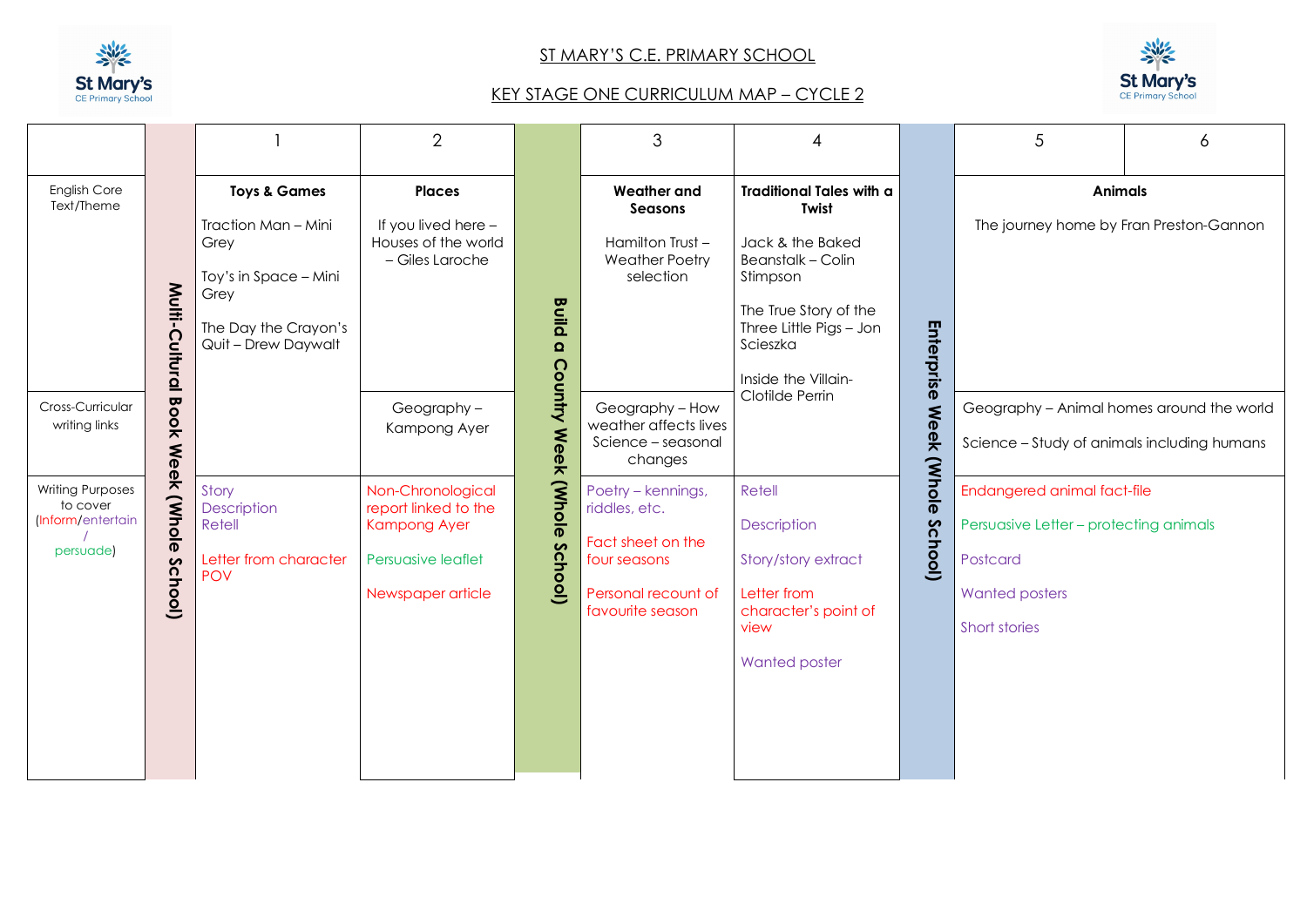| <b>Writing Purposes</b><br>to cover through<br>foundation units<br>of work<br>(cross-<br>curricular)<br>(Inform/entertain<br>persuade) |  | Ayer<br>Seasons<br><b>Artist Study</b>                                                     | Non-chronological<br>report: Kampong<br>Information text:<br><b>Great Fire of London</b><br>Poetry (riddles): | <b>Instructions: Making</b><br>a puppet<br>Retell: Nativity story |                                                                                                                                                   | Science<br><b>Materials</b><br>for a pet<br>a smoothie | <b>Weather forecast</b><br>investigation:<br>Instructions: caring<br><b>Instructions: Making</b><br>Persuasive advert:<br>Selling a smoothie |           | <b>Biography: Marie</b><br>Curie/Rosa Parks or<br>Queen Elizabeth<br>Retell: Easter story |                                                                                                       |           | Newspaper article: The moon landing<br>Retelling a story that Jesus told<br>Life cycle of a plant<br>Endangered animal fact-file<br>Persuasive Letter – protecting animals |  |
|----------------------------------------------------------------------------------------------------------------------------------------|--|--------------------------------------------------------------------------------------------|---------------------------------------------------------------------------------------------------------------|-------------------------------------------------------------------|---------------------------------------------------------------------------------------------------------------------------------------------------|--------------------------------------------------------|----------------------------------------------------------------------------------------------------------------------------------------------|-----------|-------------------------------------------------------------------------------------------|-------------------------------------------------------------------------------------------------------|-----------|----------------------------------------------------------------------------------------------------------------------------------------------------------------------------|--|
| Geography                                                                                                                              |  | How does the geography of Kampong Ayer<br>compare with the geography of where I<br>live?   |                                                                                                               |                                                                   | How does weather affect our lives?                                                                                                                |                                                        |                                                                                                                                              |           | Why don't penguins need to fly?                                                           |                                                                                                       |           |                                                                                                                                                                            |  |
| History                                                                                                                                |  | The Great Fire of London<br>1666<br>The Industrial revolution (Local Links)<br>1764-1840   |                                                                                                               |                                                                   | First Fight<br>1785-1927<br>Significant people in History<br>Marie Curie - 1867-1937<br>Rosa Parks-1915-2005<br>Queen Elizabeth II -1952- present |                                                        |                                                                                                                                              |           | Moon Landing<br>1969                                                                      |                                                                                                       |           |                                                                                                                                                                            |  |
| Science                                                                                                                                |  | <b>Biology</b> - Where do leaves go in winter?<br>(seasonal changes)                       |                                                                                                               |                                                                   | <b>Physics-</b> Why that material? (materials)<br><b>Biology-</b> How am I different to my pet?<br>(animals, including humans)                    |                                                        |                                                                                                                                              |           |                                                                                           | <b>Biology</b> - Who belongs to which habitat? (living<br>things and their habitats including plants) |           |                                                                                                                                                                            |  |
| Art/DT                                                                                                                                 |  | Art: Painting & IT<br>DT: Puppets<br>(Artist Study-Seurat.<br>Weather/Season<br>paintings) |                                                                                                               |                                                                   | DT: Fruit &<br>Vegetable Smoothie<br>(cooking & nutrition)                                                                                        |                                                        | Art: Printing<br>(Mono prints-Leaves)                                                                                                        |           |                                                                                           | DT: Windmills<br>(structures)                                                                         |           | Art: Drawing and<br>Sculpture<br>(Modroc-igloos)                                                                                                                           |  |
| Music                                                                                                                                  |  | Y1                                                                                         | Hey You<br>Round and Round                                                                                    |                                                                   |                                                                                                                                                   | Y1                                                     | Our World                                                                                                                                    | Y1        | In the groove                                                                             |                                                                                                       | Y1        | Rhythm in the way we walk and banana rap                                                                                                                                   |  |
|                                                                                                                                        |  | Y1/2                                                                                       |                                                                                                               |                                                                   |                                                                                                                                                   | Y1/2                                                   | Friendship<br>song                                                                                                                           | Y1/2      | Hands feet<br>heart                                                                       |                                                                                                       | Y1/2      | I wanna play in a band                                                                                                                                                     |  |
|                                                                                                                                        |  | <b>Y2</b>                                                                                  | Ho Ho Ho                                                                                                      |                                                                   |                                                                                                                                                   | Y2                                                     | zootime                                                                                                                                      | <b>Y2</b> | Your<br>imagination                                                                       |                                                                                                       | <b>Y2</b> | Reflect, rewind and replay                                                                                                                                                 |  |